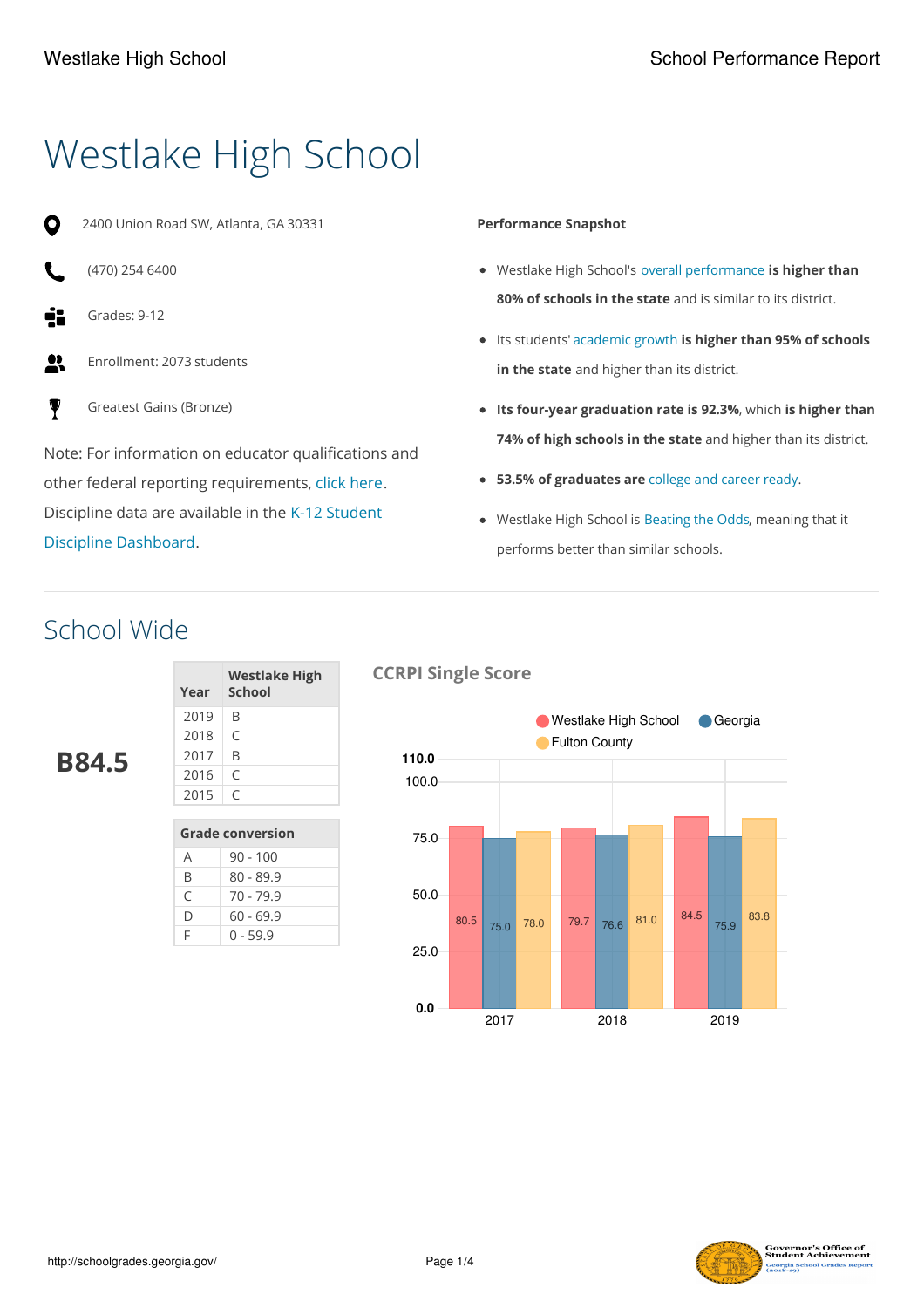

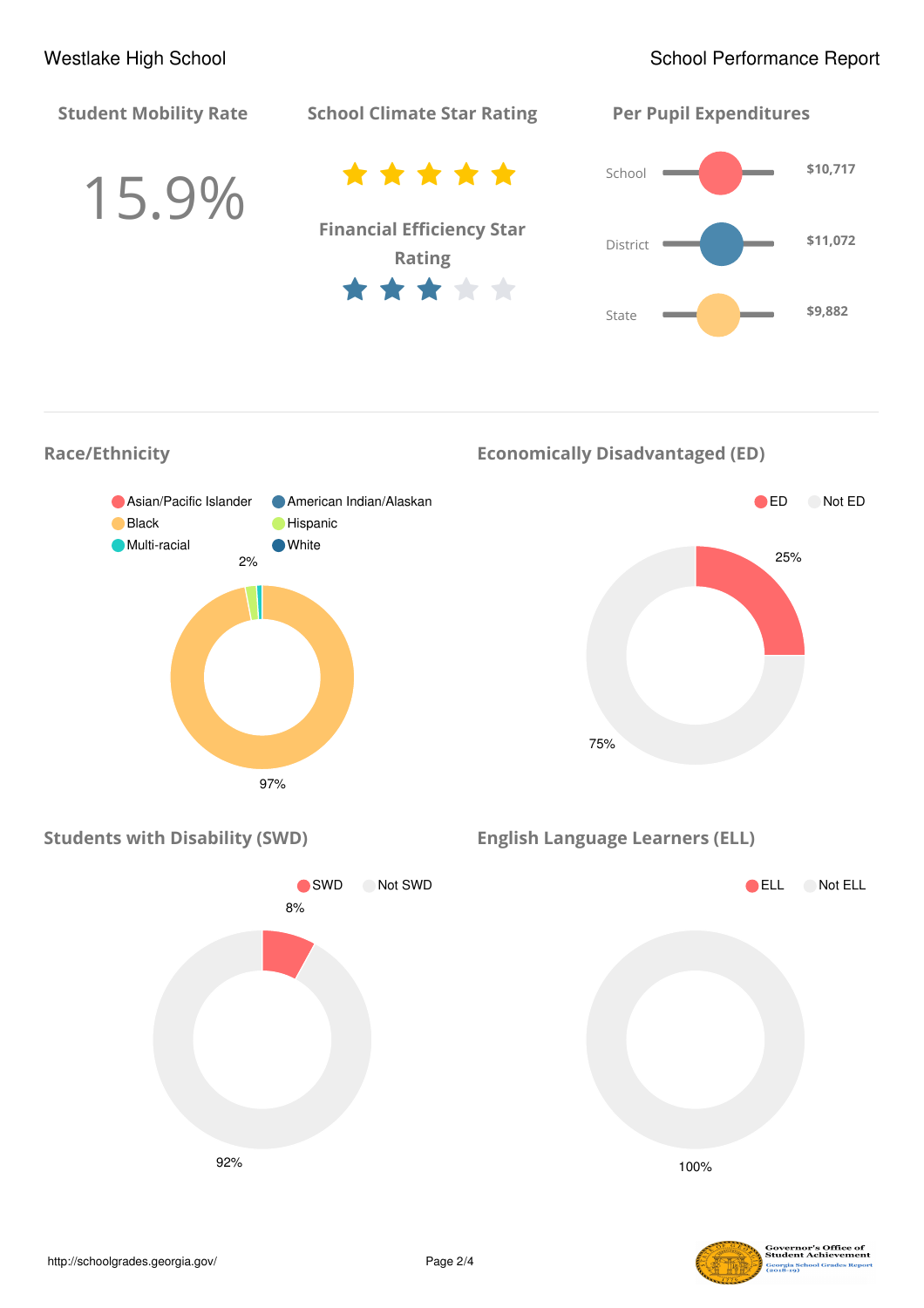# High School

#### **CCRPI Score**

#### **Westlake High School**

| <b>Indicator</b>       | 2019 |
|------------------------|------|
| <b>Content Mastery</b> | 70.9 |
| Progress               | 95.2 |
| <b>Closing Gaps</b>    | 97.4 |
| Readiness              | 73.4 |
| <b>Graduation Rate</b> | 92.6 |
| <b>CCRPI Score</b>     | 84.5 |

#### **American Literature & Composition**

Percent of students scoring in each performance level on 2019

Georgia Milestones



#### **Biology**

Percent of students scoring in each performance level on 2019 Georgia Milestones



### **Coordinate Algebra/Algebra I**

Percent of students scoring in each performance level on 2019 Georgia Milestones



#### **US History**

Percent of students scoring in each performance level on 2019 Georgia Milestones